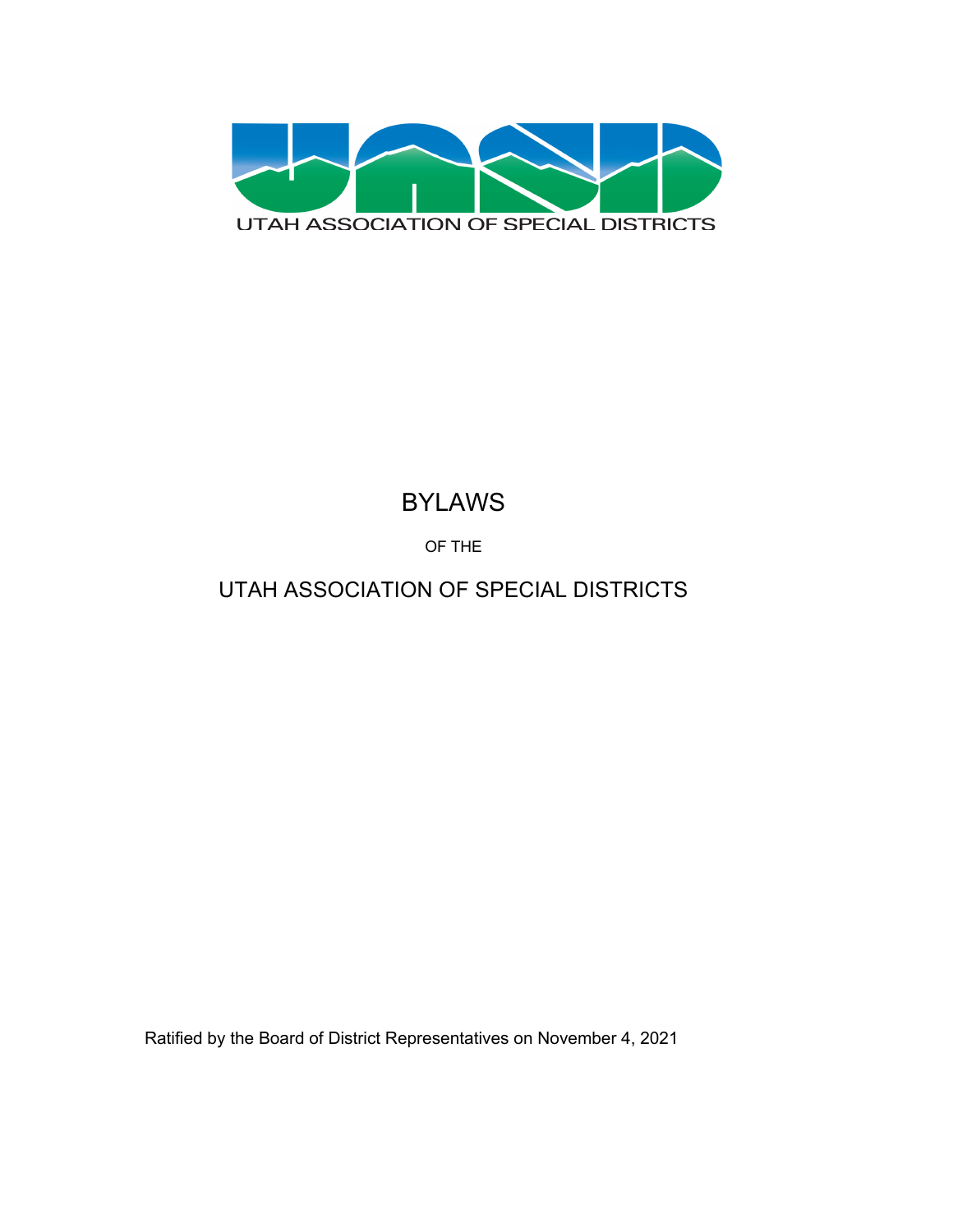| NAME, REGISTERED OFFICE AND REGISTERED AGENT  1 |  |
|-------------------------------------------------|--|
|                                                 |  |
|                                                 |  |
|                                                 |  |
|                                                 |  |
|                                                 |  |
|                                                 |  |
|                                                 |  |
|                                                 |  |
|                                                 |  |
|                                                 |  |
|                                                 |  |
|                                                 |  |
|                                                 |  |
|                                                 |  |
|                                                 |  |
|                                                 |  |
|                                                 |  |
|                                                 |  |
|                                                 |  |
|                                                 |  |
|                                                 |  |
|                                                 |  |
|                                                 |  |
|                                                 |  |
|                                                 |  |
|                                                 |  |
|                                                 |  |
|                                                 |  |
|                                                 |  |
|                                                 |  |
|                                                 |  |
|                                                 |  |
|                                                 |  |
|                                                 |  |
|                                                 |  |
|                                                 |  |
|                                                 |  |
|                                                 |  |
|                                                 |  |
|                                                 |  |
|                                                 |  |
|                                                 |  |
|                                                 |  |
|                                                 |  |
|                                                 |  |
|                                                 |  |
|                                                 |  |
|                                                 |  |
|                                                 |  |
|                                                 |  |
|                                                 |  |
|                                                 |  |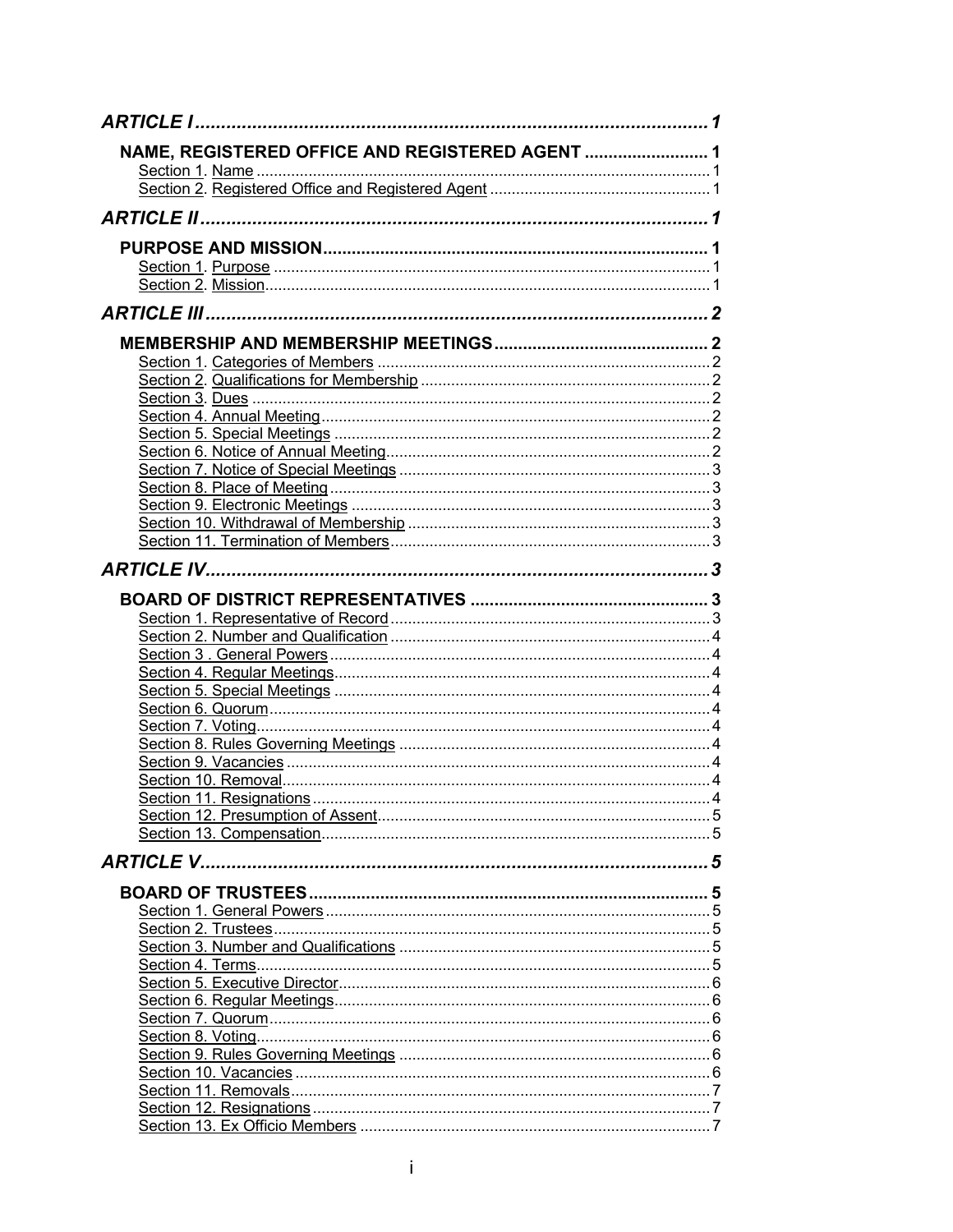| Section 1. Chair, 1 <sup>st</sup> Vice Chair, 2 <sup>nd</sup> Vice Chair, and Immediate Past Chair  8 |    |  |  |  |
|-------------------------------------------------------------------------------------------------------|----|--|--|--|
|                                                                                                       |    |  |  |  |
|                                                                                                       |    |  |  |  |
|                                                                                                       |    |  |  |  |
|                                                                                                       |    |  |  |  |
|                                                                                                       |    |  |  |  |
|                                                                                                       |    |  |  |  |
|                                                                                                       |    |  |  |  |
|                                                                                                       |    |  |  |  |
|                                                                                                       |    |  |  |  |
|                                                                                                       |    |  |  |  |
|                                                                                                       |    |  |  |  |
|                                                                                                       |    |  |  |  |
|                                                                                                       |    |  |  |  |
|                                                                                                       |    |  |  |  |
|                                                                                                       |    |  |  |  |
|                                                                                                       |    |  |  |  |
|                                                                                                       |    |  |  |  |
|                                                                                                       |    |  |  |  |
|                                                                                                       |    |  |  |  |
|                                                                                                       |    |  |  |  |
|                                                                                                       |    |  |  |  |
|                                                                                                       |    |  |  |  |
|                                                                                                       |    |  |  |  |
|                                                                                                       |    |  |  |  |
|                                                                                                       |    |  |  |  |
|                                                                                                       |    |  |  |  |
| <b>ARTICLE XII</b>                                                                                    | 12 |  |  |  |
|                                                                                                       |    |  |  |  |
|                                                                                                       |    |  |  |  |
|                                                                                                       |    |  |  |  |
|                                                                                                       |    |  |  |  |
|                                                                                                       |    |  |  |  |
|                                                                                                       |    |  |  |  |
|                                                                                                       |    |  |  |  |
|                                                                                                       |    |  |  |  |
|                                                                                                       |    |  |  |  |
|                                                                                                       |    |  |  |  |
|                                                                                                       |    |  |  |  |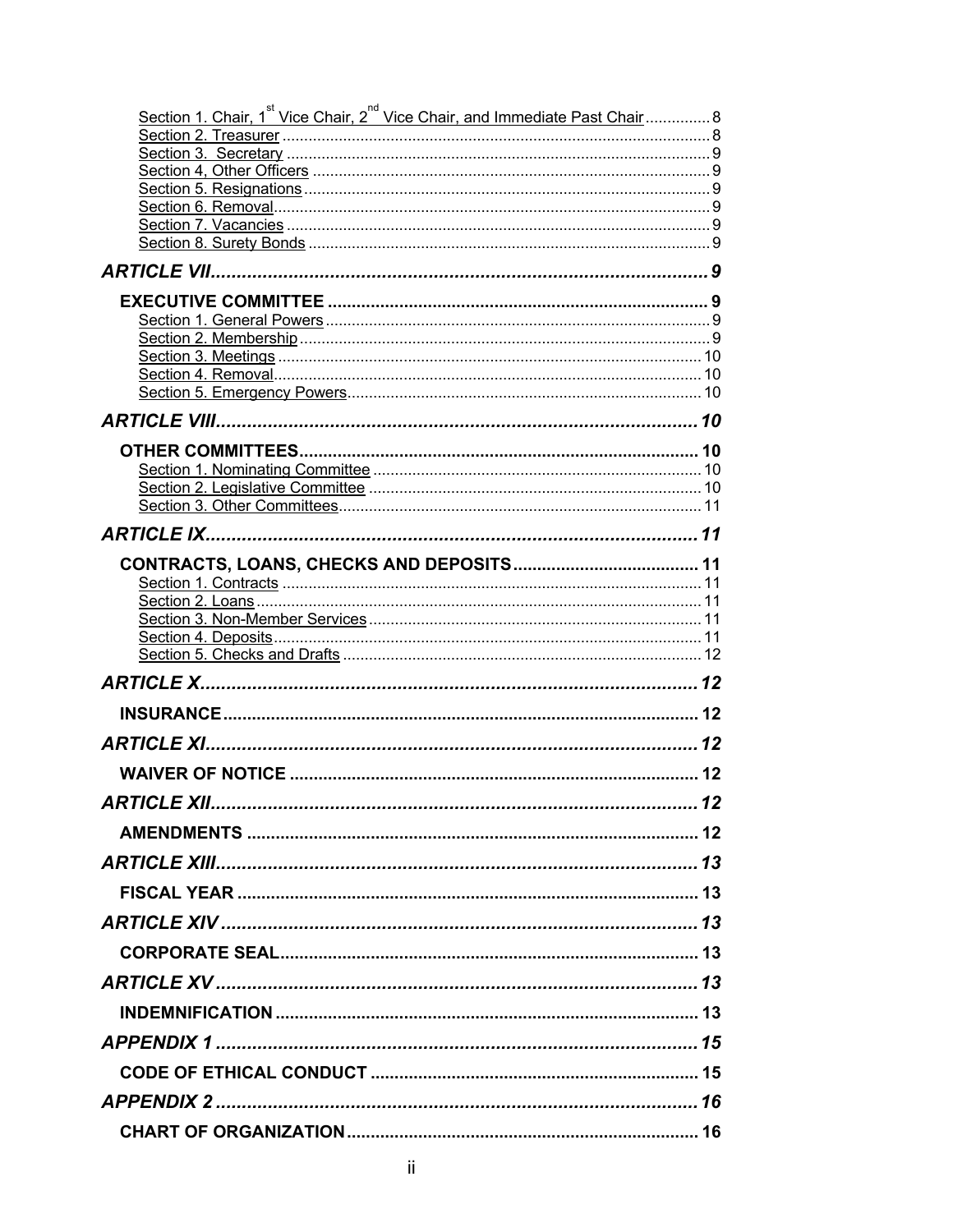# **BYLAWS OF THE UTAH ASSOCIATION OF SPECIAL DISTRICTS**

# **ARTICLE I**

### *NAME, REGISTERED OFFICE AND REGISTERED AGENT*

### **Section 1. Name**

The name of this corporation is UTAH ASSOCIATION OF SPECIAL DISTRICTS (the "Association").

### **Section 2. Registered Office and Registered Agent**

The address of the registered office of the Association is 1272 West 2700 South, Syracuse, Utah, 84075. The name of the registered agent of the Association at that address is LeGrand W. Bitter. The Board of Trustees shall designate and the Association shall maintain a registered office. The location of the registered office and the identity of the resident agent may be changed by the Board of Trustees. The Association may also have offices in such other places as the Board of Trustees may from time to time designate.

# **ARTICLE II**

# *PURPOSE AND MISSION*

### **Section 1. Purpose**

The purpose of the Association is to promote the proper and efficient operation of Special Service Districts and Local Districts ("Districts") in the State of Utah.

### **Section 2. Mission**

- To assist Districts in fulfilling their respective missions in an effective manner.
- To help government and public officials better understand why Districts are organized, what their purposes are, and how they operate.
- To promote District awareness, provide training and legislative input, and participate in updating laws and regulations.
- To train District personnel so they may gain a thorough understanding of applicable state and federal laws and regulations to help ensure compliance.
- To provide quality service to member Districts at low cost.
- To assist Districts collectively and individually in areas where they lack the personnel or other resources.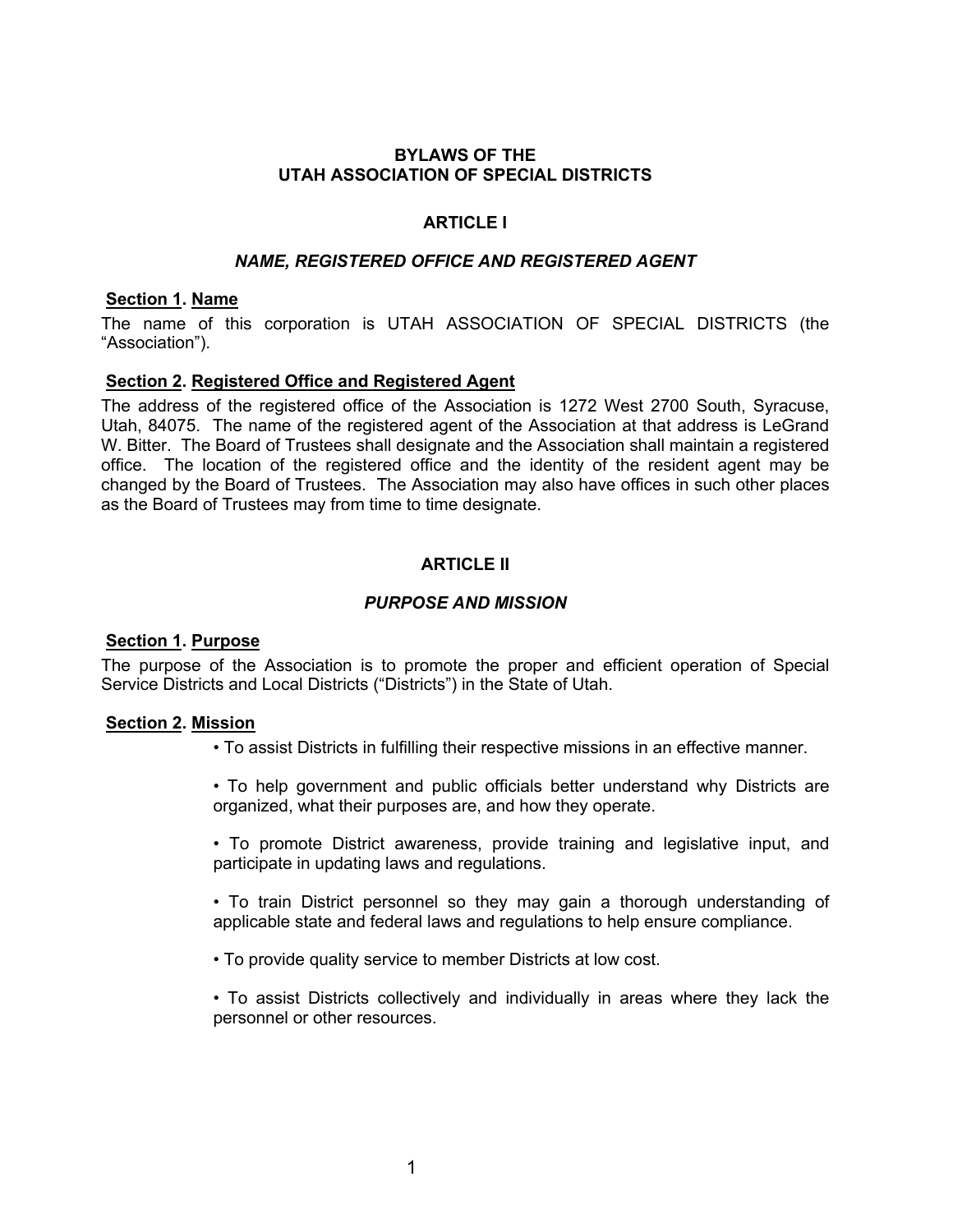# **ARTICLE III**

# *MEMBERSHIP AND MEMBERSHIP MEETINGS*

# **Section 1. Categories of Members**

There shall be two categories of members: District members and Associate members. District members shall be Special Districts and Local Districts created pursuant to Utah law. Associate members shall be persons, firms, or other legal entities. Associate members shall have no voting rights in the Association.

Interested persons, organizations and entities which are not members may participate in training and seminars and receive legislative reports by paying the appropriate cost.

# **Section 2. Qualifications for Membership**

All members shall have a recognizable interest in the furtherance of the mission of the Association and shall carry on their business or professional activities in conformity with the Association's Code of Ethical Conduct.

> 1) District members are Local Districts and Special Service Districts organized according to the laws of the State of Utah and are current in their dues.

> 2) Associate members are businesses and vendors conducting themselves in compatibility with the Association's Mission and Code of Ethical Conduct, and are current in their dues.

Members of the Association recognize the importance of codifying and making known to other members and the general public the ethical principles that guide the membership of the Association.

The Association's Code of Ethical Conduct (Appendix 1) states the values to which the Association is committed and embodies the ethical responsibilities of membership in the Association.

### **Section 3. Dues**

The Board of Trustees shall establish dues and membership fees. Dues are payable in full on an annual basis.

### **Section 4. Annual Meeting**

Unless cancelled or postponed until a following year by the Board of Trustees, the annual meeting of the members of the Board of District Representatives shall be held in November of each year or such other month as determined by the Board of Trustees. The annual meeting shall be for the approval of the annual report and the transaction of such other business and training as may properly come before the membership.

# **Section 5. Special Meetings**

A special meeting of the membership (Board of District Representatives) may be called at any time by the Board of Trustees, the Executive Committee, or at least one-third of the Board of District Representatives.

### **Section 6. Notice of Annual Meeting**

The Executive Director of the Association shall give official written notice stating the place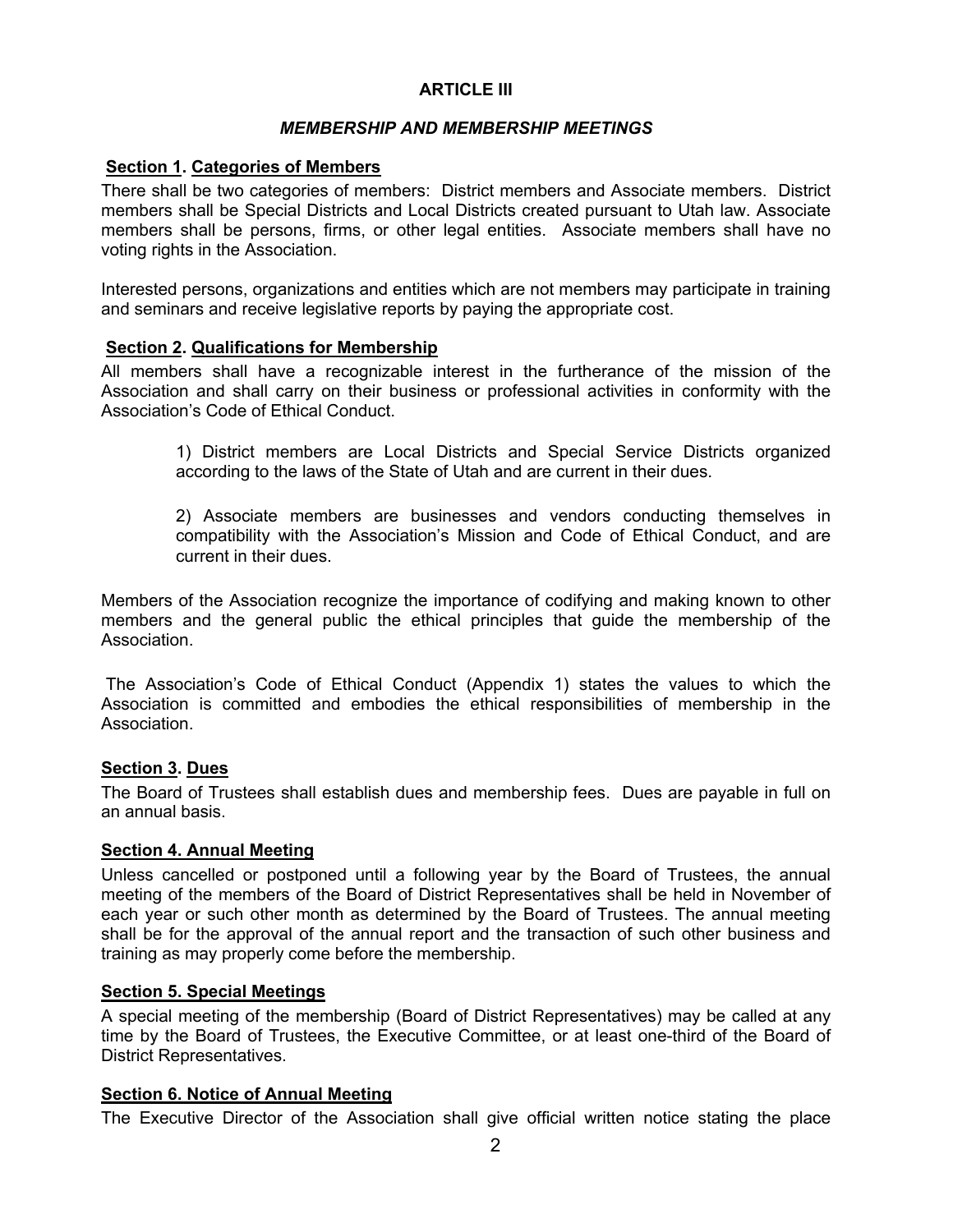(unless it is an electronic meeting, in which event instructions on how to connect to the meeting will be provided), day and hour of the annual meeting, which shall be delivered not fewer than ten (10) nor more than fifty (50) days before the date of the meeting, in person, by mail, e-mail, fax or other electronic means, to each member of record of the Board of District Representatives entitled to vote at such meeting. If mailed, such notice shall be deemed to be delivered when deposited in the United States mail, addressed to the member at the member's address as it appears on the records of the Association, with postage thereon prepaid.

# **Section 7. Notice of Special Meetings**

The Executive Director shall give notice to each member of the Board of District Representatives of the date, time, place and purpose or purposes of each special meeting and the name of the person or persons by whom or at whose direction the meeting is called by mailing the same at least five (5) days before the meeting or by telephoning, e-mailing, faxing, or delivering the same by other electronic means at least two (2) days before the meeting. If mailed, such notice shall be deemed to be delivered when deposited in the United States mail, addressed to the member at the member's address as it appears on the records of the Association, with postage thereon prepaid.

# **Section 8. Place of Meeting**

The Board of Trustees may designate any publicly accessible place in the State of Utah as the place of meeting for any annual meeting or for any special meeting of the Board of District Representatives called by the Board of Trustees or an electronic meeting may be held as provided in Section 9 immediately below.

# **Section 9. Electronic Meetings**

Notwithstanding any provision to the contrary in these Bylaws, a meeting of the Board of District Representatives may be held electronically, or partially in person and partially electronically, at the discretion of the Board of Trustees or the Executive Committee as provided in the Association's Electronic Board Meeting Policy.

### **Section 10. Withdrawal of Membership**

Any member may withdraw from the Association at any time by giving thirty (30) days' written notice of its determination to withdraw.

# **Section 11. Termination of Members**

The Board of Trustees may adopt such rules and regulations as are appropriate to terminate a member which has not timely paid its dues and fees.

# **ARTICLE IV**

# *BOARD OF DISTRICT REPRESENTATIVES*

### **Section 1. Representative of Record**

Each District member shall appoint a member of the governing body or management staff of the District as a member of the Board of District Representatives. Written notice of all such appointments, together with any designated alternate, shall be provided to the Association annually not less than ten (10) days prior to the annual meeting. An alternate designated by any District member of the Association may serve on the Board of District Representatives whenever the designated representative of the District member is absent.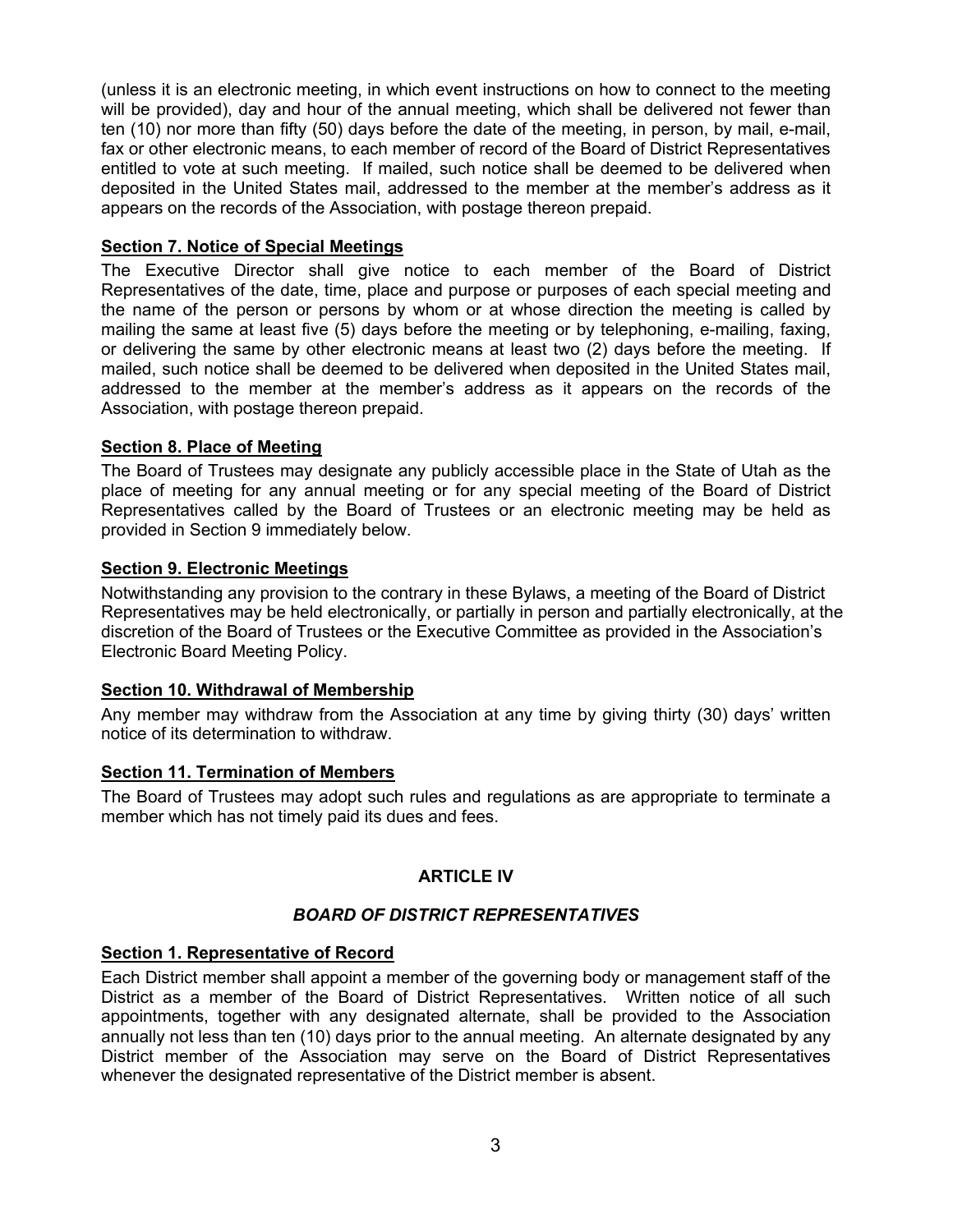# **Section 2. Number and Qualification**

The number of members of the Board of District Representatives of the Association, excluding Associate members, shall be equal to the number of District members making payment of annual dues plus the Chair,  $1^{st}$  Vice Chair,  $2^{nd}$  Vice Chair and Immediate Past Chair. Each representative appointed under Section 1 shall hold office at the pleasure of the District member appointing such representative until a successor has been appointed and qualified, unless the representative is removed or resigns in accordance with the provisions of these Bylaws. One representative of each Associate member shall be considered an ex officio member of the Board of District Representatives.

# **Section 3 . General Powers**

The Board of District Representatives shall have the power and authority to approve the goals, programs and policies of the Association and may adopt such rules and regulations for the conduct of its meetings as it deems proper.

# **Section 4. Regular Meetings**

Unless changed by resolution of the Board of District Representatives, members of the Board of District Representatives shall hold meetings as provided in Article III Section 4.

# **Section 5. Special Meetings**

Special meetings of the Board of District Representatives may be called as provided in Article III Section 5.

# **Section 6. Quorum**

The members of the Board of District Representatives present in person or electronically, as appropriate, at any duly called meeting shall constitute a quorum for the transaction of business.

# **Section 7. Voting**

At all meetings of the Board of District Representatives each Representative of Record shall have one vote.

# **Section 8. Rules Governing Meetings**

The Articles of Incorporation, Bylaws and Policies of the Association shall govern all meetings of the Association. The current version of Robert's Rules of Order, may, at the discretion of the Chair, govern in all matters where the Articles, Bylaws and Policies are silent.

### **Section 9. Vacancies**

A vacancy in the Board of District Representatives shall be deemed to exist in case of death, resignation, or removal of any representative. Any such vacancy shall be filled by the appointment of a new representative in accordance with the provisions of Section 1 above.

### **Section 10. Removal**

A member of the Board of District Representatives may be removed at any time by the District member appointing such representative. Any such vacancy shall be filled by the appointment of a new representative in accordance with the provisions of Section 1 above.

### **Section 11. Resignations**

A representative may resign at any time. A resignation shall become effective upon its acceptance by the governing body of the District member the resigning representative represents. Any such vacancy shall be filled by the appointment of a new representative in accordance with the provisions of Section 1 above.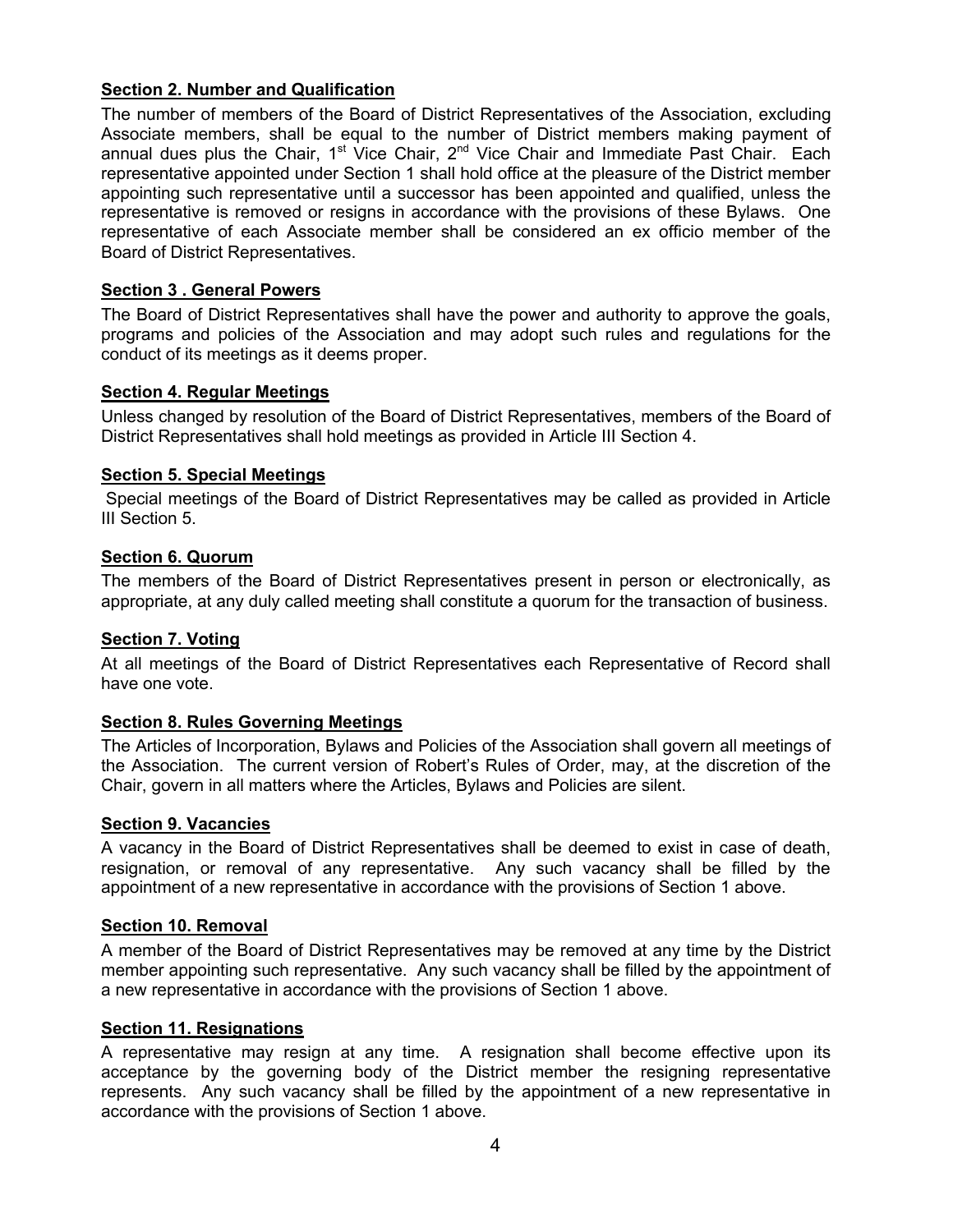# **Section 12. Presumption of Assent**

A representative who is present at a meeting of the Board of District Representatives in person or electronically, as appropriate, at which any action is taken shall be presumed to have assented to the action taken unless the representative's dissent shall be entered in the minutes of the meeting or unless the representative shall file a written dissent to such action with the person acting as the secretary of the meeting before the adjournment thereof or shall forward such dissent by registered mail to the secretary of the Association immediately after the adjournment of the meeting. Such right to dissent shall not apply to a representative who voted in favor of the action.

# **Section 13. Compensation**

Representatives shall not be paid or compensated by the Association for their service as representatives.

# **ARTICLE V**

# *BOARD OF TRUSTEES*

# **Section 1. General Powers**

The Board of Trustees shall possess and exercise all powers, duties, rights and responsibilities necessary to conduct the business of the Association. The Board of Trustees shall have the authority to retain the services of an Executive Director, consultants, accountants, and attorneys to serve at the pleasure of the Board of Trustees. The Board of Trustees shall have such additional powers and duties as shall from time to time be prescribed by the Board of District Representatives.

### **Section 2. Trustees**

The Board of District Representatives shall elect eleven (11) voting members to serve on the Board of Trustees, In addition, the Chair,  $1<sup>st</sup>$  and  $2<sup>nd</sup>$  Vice Chairs, Treasurer, and Immediate Past Chair shall serve on the Board of Trustees as voting members and shall serve on the Executive Committee.

### **Section 3. Number and Qualifications**

The Board of Trustees shall be comprised of the following:

```
The Chair, 1<sup>st</sup> and 2<sup>nd</sup> Vice Chairs, Treasurer, and Immediate Past Chair.
```
Eleven persons, approximately one-half of whom will be elected by the Board of District Representatives during the annual meeting held in odd numbered years from nominees presented by the Nominating Committee generally reflecting the membership and interests of the Association.

The Executive Director, who will serve as an ex officio member as provided in Section 5 below.

Up to six (6) representatives to serve as ex officio members may be appointed as described in Section 13 below.

# **Section 4. Terms**

The Chair, the First Vice Chair, the Second Vice Chair, and the Immediate Past Chair shall serve terms of office as stated in Article VI Section 1, and ex officio members shall serve terms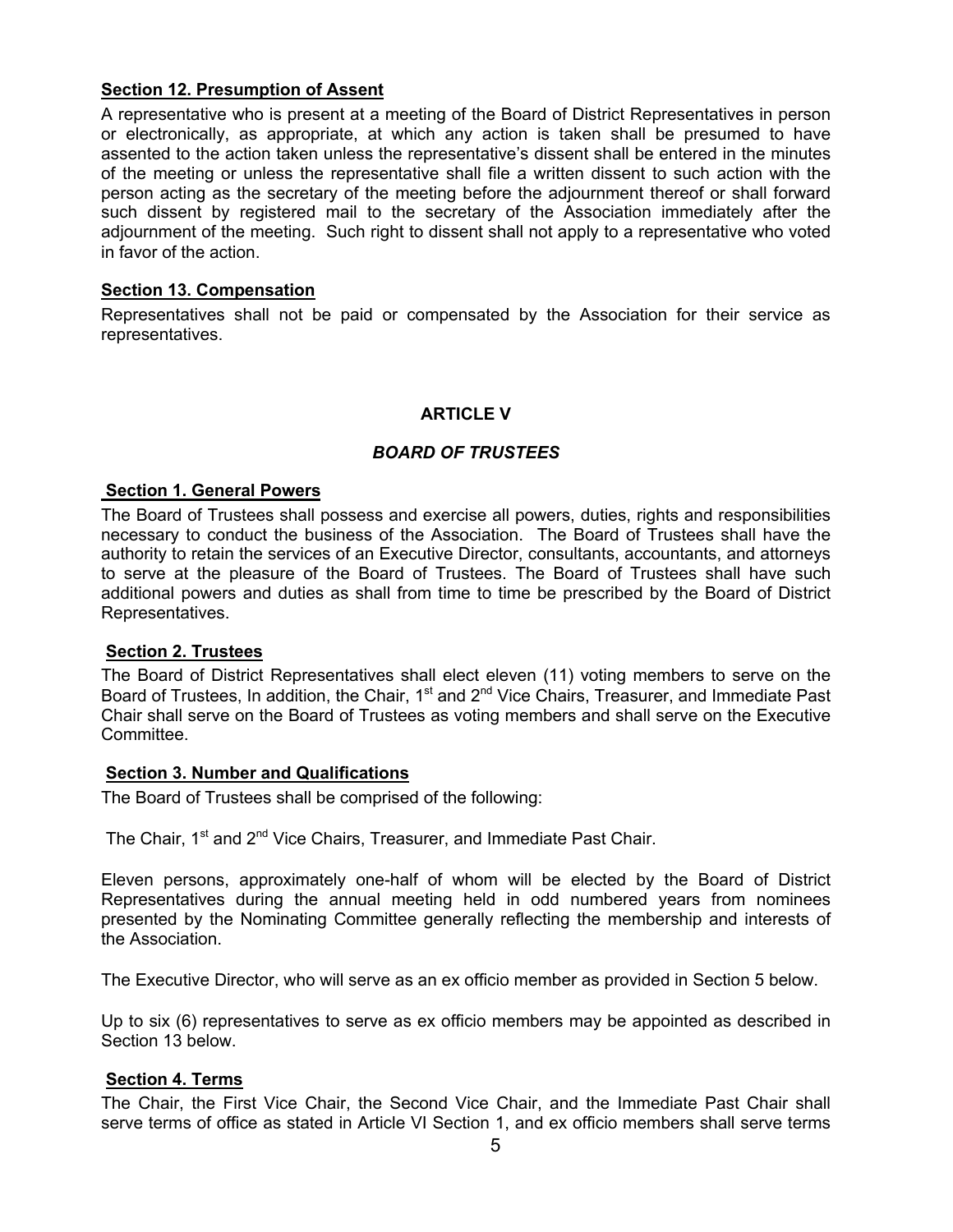as stated in Section 13 below. All terms of the Board of Trustees, other than the Chair, the 1<sup>st</sup> Vice Chair, the  $2<sup>nd</sup>$  Vice Chair, the Treasurer, the Immediate Past Chair, and ex officio members, shall be four (4) years each. Board of Trustees members shall take office on the day following the first Board meeting after the conclusion of the General Session of the Legislature held in March of the even-numbered year immediately following their election. Trustees may serve consecutive terms. However, it is desirable to maintain continuity of experience on the Board of Trustees while infusing the Board with new expertise.

# **Section 5. Executive Director**

The Board of Trustees shall have the authority to retain the services of an Executive Director to serve as the chief executive and administrative officer of the Association. The Executive Director will perform the day-to-day management functions of the Association and may sign, execute and deliver, in the name of the Association, powers of attorney, contracts, bonds and other obligations as authorized by the Board of Trustees and shall perform such other duties as shall be directed and prescribed from time to time by the Board of Trustees or by the Bylaws. The Executive Director shall report directly to the Board of Trustees. The Executive Director shall serve at the pleasure of the Board of Trustees which, however, may be by an employment agreement or a lease agreement. The Executive Director shall serve as an ex officio member of the Board of Trustees and of the Executive Committee without voting rights. The Executive Director is responsible for hiring and supervising staff for Board authorized positions. The Executive Director cannot serve concurrently as the Treasurer of the Association.

# **Section 6. Regular Meetings**

Unless changed by the Executive Committee or by Board action, it is expected that the Board of Trustees shall hold regular meetings at least once each month. Additional meetings may be called by the Chair as deemed necessary to conduct the affairs of the Association. Notwithstanding the foregoing, the Executive Committee or the Board of Trustees may cancel a meeting if in their judgement, a meeting is not necessary to conduct the business of, nor to fulfill the mission of the Association.

### **Section 7. Quorum**

At least one-half of the sitting members of the Board of Trustees, excluding ex officio members except as provided below in Section 13, present at any duly called meeting shall constitute a quorum for the transaction of business. There being a total of up to sixteen Board members, excluding ex officio members, eight Trustees shall constitute a quorum. A Trustee participating in a Board meeting through telephonic or electronic means (if available) will be counted as being in attendance at and may fully participate in the Board meeting.

### **Section 8. Voting**

Persons representing members of the Board of Trustees and others attending meetings of the Board of Trustees may participate in discussions but shall have no vote.

### **Section 9. Rules Governing Meetings**

The Articles of Incorporation and Bylaws of the Association shall govern all meetings of the Association. The current version of Robert's Rules of Order, may, at the discretion of the person chairing the meeting, govern in all matters where the Articles of Incorporation and these Bylaws are silent.

### **Section 10. Vacancies**

If a vacancy occurs on the Board of Trustees, the Board of Trustees shall appoint a qualified person to serve on the Board of Trustees for the remainder of the term so vacated. If the vacancy is the Chair, the 1<sup>st</sup> Vice Chair shall become the Chair, the 2<sup>nd</sup> Vice Chair shall become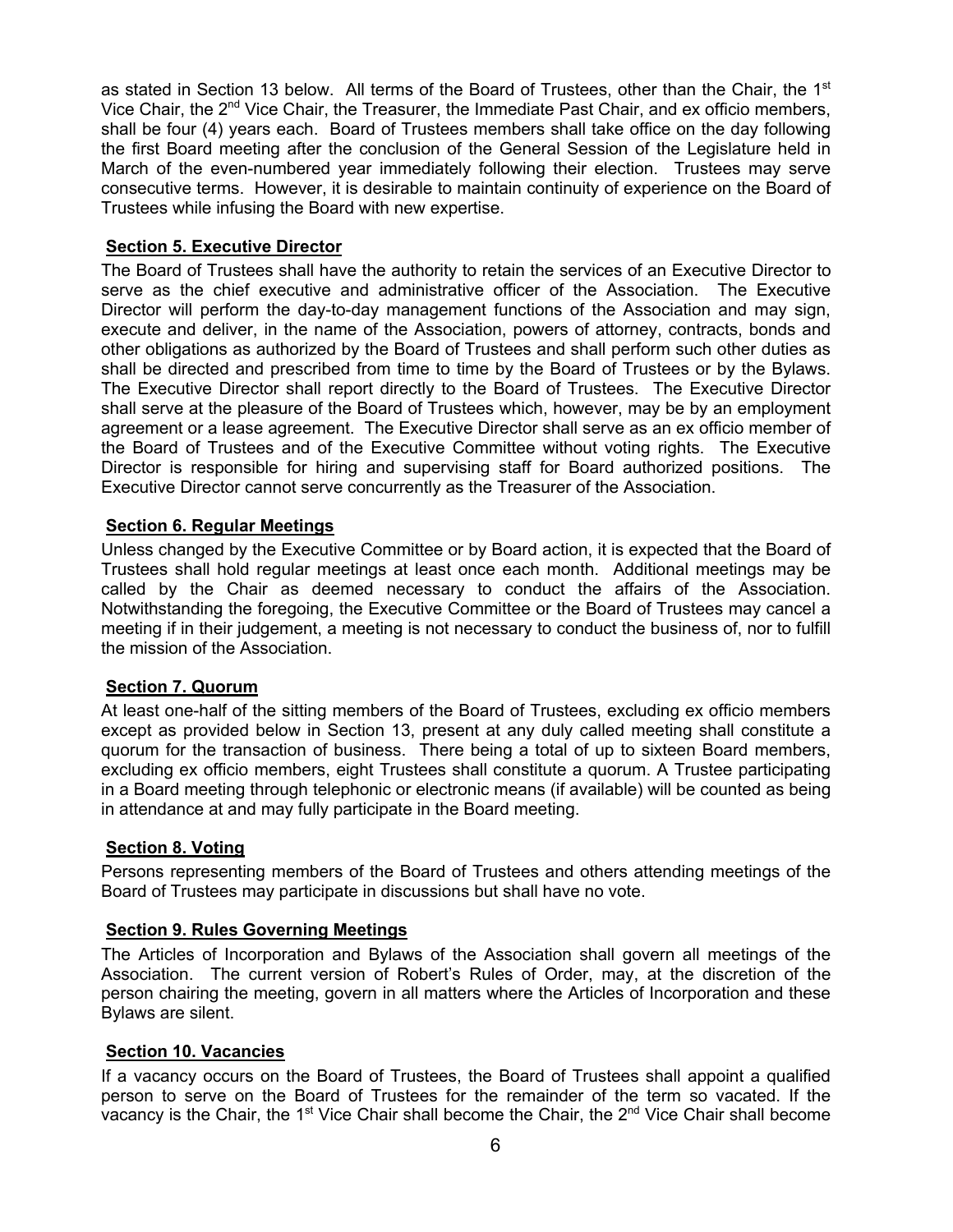the 1<sup>st</sup> Vice Chair, and a new 2<sup>nd</sup> Vice Chair shall be appointed as provided above. Similarly, should the vacancy be the 1<sup>st</sup> Vice Chair, the  $2^{nd}$  Vice Chair shall assume that office and a new  $2^{nd}$  Vice Chair will be appointed by the Board of Trustees. Should the vacancy be the  $2^{nd}$  Vice Chair, a new 2<sup>nd</sup> Vice Chair will be recommended by the Executive Committee and ratified by the Board of Trustees. Should the vacancy be the Immediate Past Chair, the Executive Committee may recommend the name of an individual who previously served as Chair of the Association who is a current member of the Board of Trustees, or the name of a District representative who currently sits on the Board of Trustees, for approval and ratification by the Board of Trustees. Once a replacement for the vacant Immediate Past Chair position has been selected by the Board of Trustees as stated in the immediately preceding sentence, that individual shall thereafter serve as the Immediate Past Chair and all references in these Bylaws to the Immediate Past Chair shall apply to that individual. Notwithstanding any contrary provision in these Bylaws, when the vacancy being filled is that of the Chair, the newly installed Chair will serve the remaining term of the prior Chair plus a full two-year term thereafter, and the terms of the newly installed  $1<sup>st</sup>$  Vice Chair and  $2<sup>nd</sup>$  Vice Chair shall similarly be extended. Otherwise, the individual filling a vacancy will serve the remaining term of the vacancy being filled. Should any individual who is selected to fill a vacancy as provided above decline the appointment, another qualified individual will be selected to fill the vacancy as provided in these Bylaws. When a member of the Board of Trustees is appointed to serve as the  $2<sup>nd</sup>$  Vice Chair (or the 1<sup>st</sup> Vice Chair or the Chair, as appropriate, should more than one vacancy require the appointment of more than a new  $2<sup>nd</sup>$  Vice Chair) that individual's prior position as one of the eleven (11) Trustees elected by the Board of District Representatives shall be considered to be vacant and shall be filled as provided above.

# **Section 11. Removals**

An officer, agent, employee, consultant or member of the Board of Trustees may be removed by a two-third majority vote of the Board of Trustees present during a Board meeting, provided that removal of the officer, agent, employee, consultant or Trustee is an agenda item and a quorum is present, whenever in the Board's judgment the best interests of the Association will be served thereby. Nonpayment of annual dues by a District or Associate member, termination of employment with a District (except ex officio members), or ceasing to be a member of a legislative body of a District represented by the Trustee, failure of the Trustee to attend Board of Trustees meetings, malfeasance or misfeasance in office, or failure to perform duties of the position, including failure to attend Board of Trustees meetings, may be deemed justification for removal. The Chair may excuse attendance at a Board meeting. Any Board member who timely notifies the Chair or the Executive Director that the Board member will not be able to attend a particular meeting of the Board will be excused. The unexcused failure to attend three consecutive Board meetings within a one-year period shall be justification for removal of a Trustee. Election or appointment of a Trustee, officer, employee or agent shall not of itself create contract rights.

# **Section 12. Resignations**

A member of the Board of Trustees may resign at any time by delivering a written resignation to the Board of Trustees. Unless otherwise specified therein, such resignation shall take effect upon delivery.

# **Section 13. Ex Officio Members**

The Board of Trustees may appoint not more than six (6) ex officio members to serve terms of two (2) years each. This office is intended to provide additional skill, time and effort required to further the operations of the Association, follow through with pending legislation and assist with the continuing needs of the Association. Qualifications for ex officio members (excluding the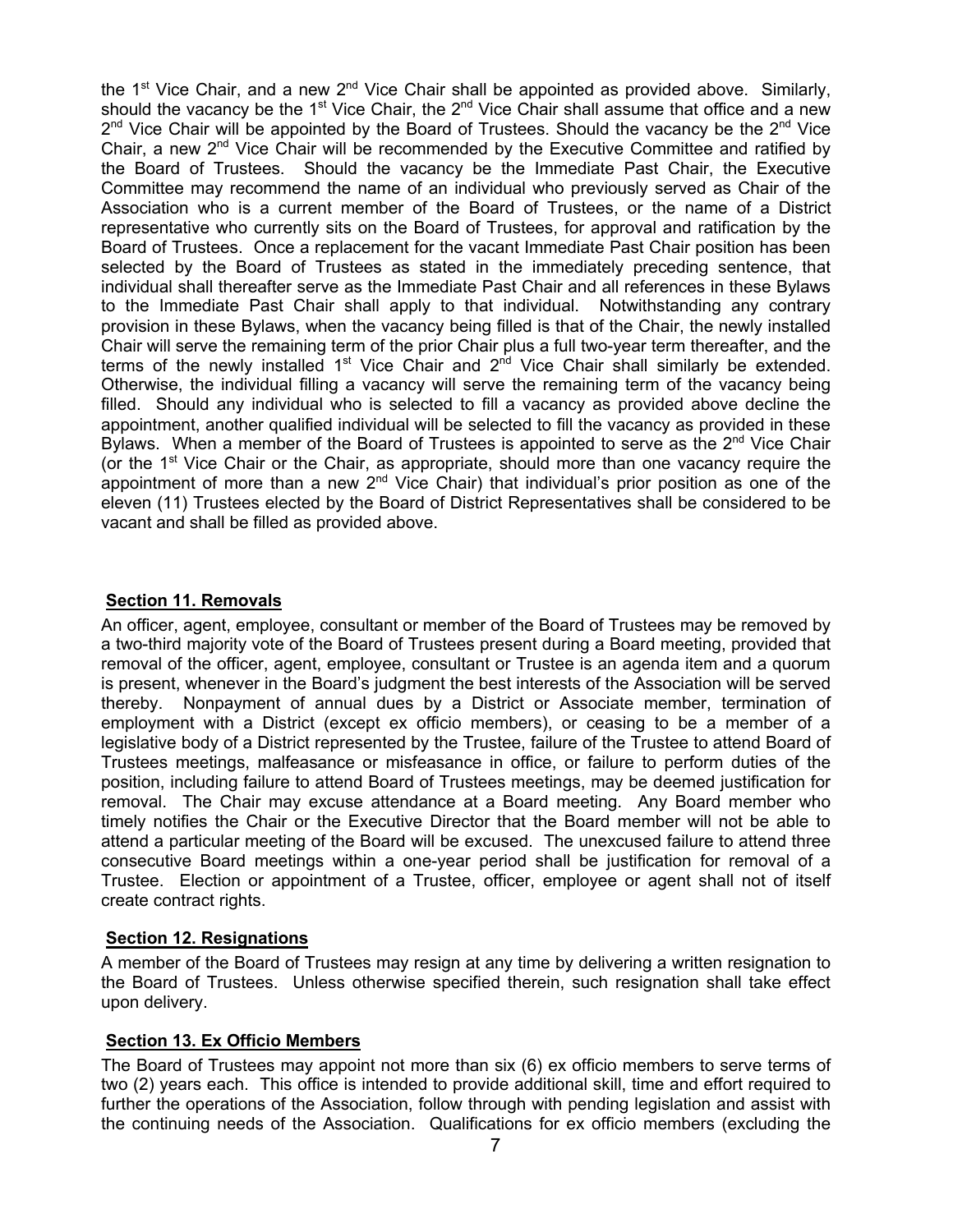Executive Director) shall be as follows:

- 1) Their conduct of business shall be compatible with the Association's Mission and Code of Ethical Conduct;
- 2) They shall be current in their dues;
- 3) They shall provide guidance and feedback on vendor issues;
- 4) They shall attend Board of Trustees meetings; and
- 5) They shall support Association activities, especially the annual convention.

Except as otherwise provided immediately below, ex officio Board members may not vote on Board of Trustees business. Should, for any reason, there not be a quorum as provided in Section 7 above, all ex officio members present at the Board meeting may be counted toward the quorum and, if a quorum is thereby achieved, may fully participate in the meeting, including making and seconding motions and voting on any matter coming before the Board. Any ex officio member may recuse himself or herself from any vote and still be counted for purposes of the quorum requirement. The inclusion of ex officio members to satisfy the quorum requirement of these Bylaws shall not increase the total number of Trustees (8) required to constitute a quorum.

# **ARTICLE VI**

# **OFFICERS**

# **<u>Section 1. Chair, 1<sup>st</sup> Vice Chair, 2<sup>nd</sup> Vice Chair, and Immediate Past Chair</u>**

After the annual meeting held in odd-numbered vears, the Board of Trustees shall elect a  $2^{nd}$ Vice Chair from the members of the Board of Trustees. The person so elected shall serve a term of two (2) years as 2<sup>nd</sup> Vice Chair, followed by a term of two (2) years as 1<sup>st</sup> Vice Chair, followed by a term of two (2) years as Chair. After having served a full term, as defined in these Bylaws, as Chair of the Association, the retiring Chair shall become the Immediate Past Chair. The respective Chair, 1<sup>st</sup> Vice Chair, 2<sup>nd</sup> Vice Chair and Immediate Past Chair shall take office on the day following the first Board meeting after the conclusion of the General Session of the Legislature held in March of even-numbered years. The Chair shall preside at all meetings and be the official spokesperson of the Board of District Representatives, Board of Trustees and Executive Committee, and shall perform such other duties as may be prescribed from time to time by the Board of District Representatives or the Board of Trustees. The 1<sup>st</sup> and 2<sup>nd</sup> Vice Chairs and the Immediate Past Chair, shall perform the duties of the Chair, in the latter's absence, in order of succession, or at the request of the Chair.

# **Section 2. Treasurer**

A Treasurer shall be selected and appointed by the Board of Trustees with no set term. The Treasurer will supervise the financial records of the Association and perform other duties specifically assigned or delegated by the Board. The Treasurer will be the custodian of the funds of the Association and keep an account of all receipts and disbursements.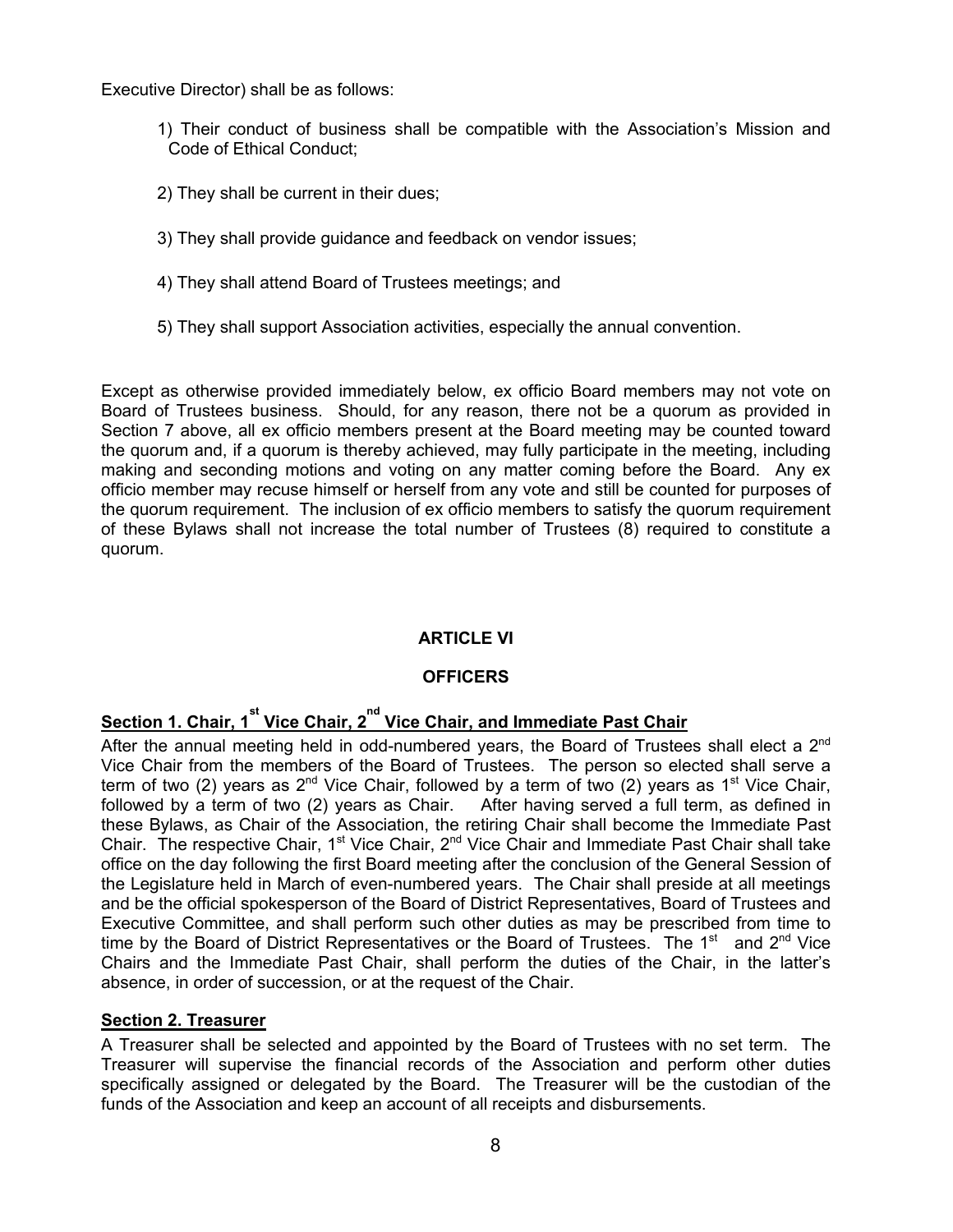# **Section 3. Secretary**

A Secretary shall be selected and appointed by the Board of Trustees. The Secretary or designee will be responsible for keeping the records of the Association, for the recording of all votes and for performing all other duties incident to that office. The Secretary may delegate all or a portion of the Secretary's responsibilities, if needed.

# **Section 4, Other Officers**

Other officers may be designated and appointed by the Board of District Representatives or the Board of Trustees and will perform such duties and have such powers and responsibilities as may be assigned to them by the Board of Trustees. The election or appointment of an officer or agent shall not of itself create contract rights.

# **Section 5. Resignations**

An officer may resign at any time by delivering a written resignation to the Board of Trustees. Unless otherwise specified herein, such resignation shall take effect upon delivery.

# **Section 6. Removal**

An officer of the Association may be removed for cause by a two-thirds majority vote of the Trustees present during a Board meeting, as provided in Article V Section 11, provided that removal of the officer is an agenda item and a quorum is present.

# **Section 7. Vacancies**

A vacancy in any office because of death, resignation, removal, disqualification or otherwise, or a new office created by the Board of Trustees, may be filled by the Board of Trustees for the unexpired portion of the term or an indeterminant term, as applicable.

# **Section 8. Surety Bonds**

The Board of Trustees may require, at the expense of the Association, any officer, agent or employee of the Association to execute to the Association a bond in such sums and with such surety or sureties as the Board of Trustees may direct, conditioned upon the faithful performance of responsibilities and duties owed to the Association, including responsibility for negligence and for the accounting of all property, monies and securities of the Association for which the officer, agent or employee is responsible.

# **ARTICLE VII**

# *EXECUTIVE COMMITTEE*

### **Section 1. General Powers**

The Executive Committee will work with the Executive Director of the Association to ensure that the policies established by the Board of Trustees are being carried out. The Executive Committee will be charged with interpreting policy and assisting the Executive Director regarding policy decisions as necessary between meetings of the Board of Trustees.

### **Section 2. Membership**

The Executive Committee, shall consist of the Chair, the  $1<sup>st</sup>$  Vice Chair, the  $2<sup>nd</sup>$  Vice Chair, the Immediate Past Chair and the Treasurer as voting members, and the Executive Director as an ex-officio member without voting rights.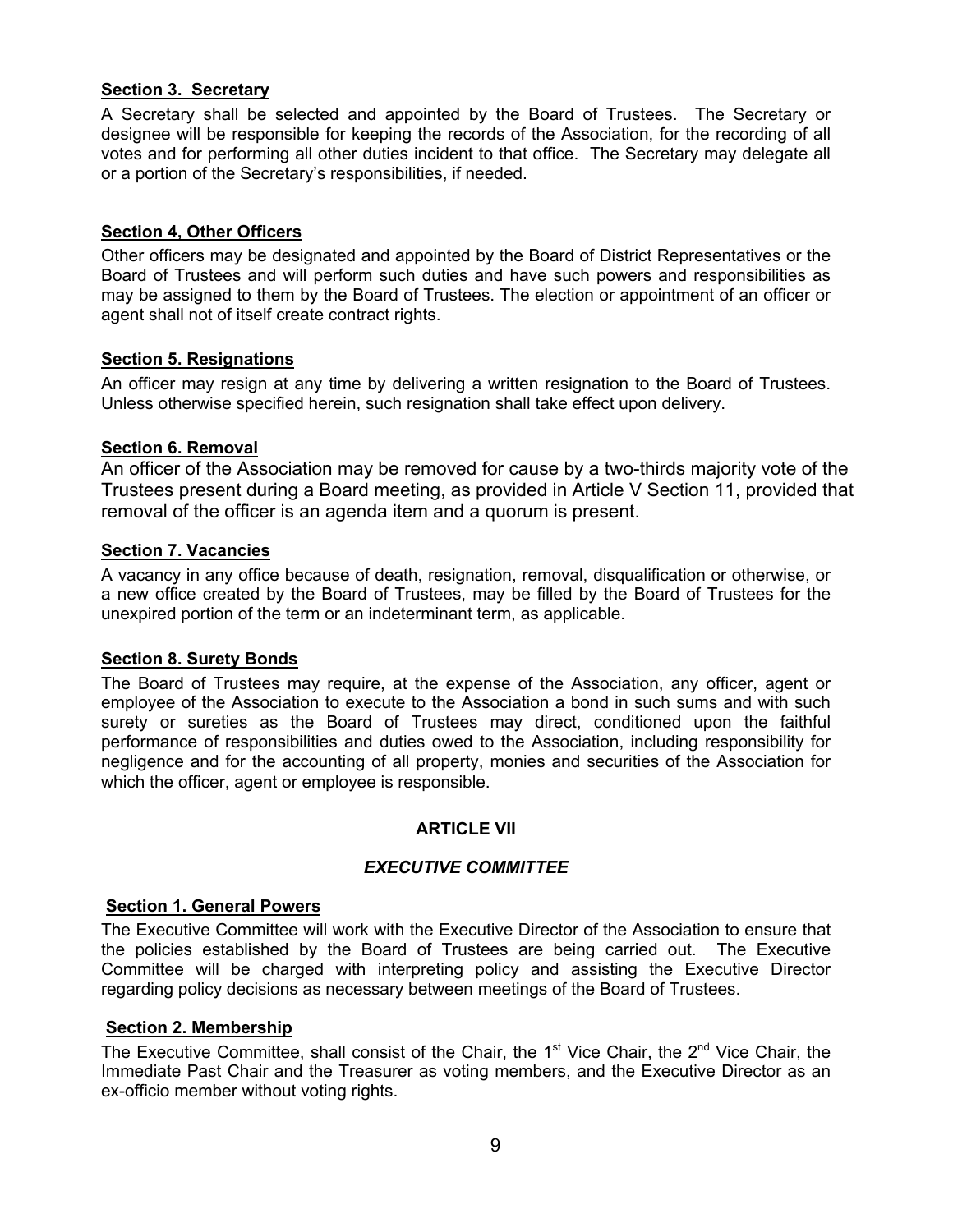# **Section 3. Meetings**

Unless changed by action of the Board of Trustees or the Chair, it is expected that the Executive Committee will hold regular meetings at least once every other month, in person or electronically.

# **Section 4. Removal**

Members of the Executive Committee may be removed from office by the Board of Trustees whenever, two-thirds of the members of the Board of Trustees who are present at a duly called meeting of the Board, with a quorum being present and the removal being an agenda item of the meeting, determines that the best interests of the Association will be served thereby.

# **Section 5. Emergency Powers**

In emergency situations, the Executive Committee shall have the power to approve emergency expenditures, which must be ratified by the Board of Trustees at its next regularly scheduled meeting.

# **ARTICLE VIII**

# *OTHER COMMITTEES*

# **Section 1. Nominating Committee**

The Board of Trustees shall appoint a Nominating Committee from among the Board of District Representatives to recommend a list of candidates for each available office to be filled by election, which candidates may include members of the Board of Trustees. The list of candidates so recommended shall be presented to the Board of District Representatives at the time of the general election as those whom the Nominating Committee has recommended. Nominating Committee members shall serve for terms of two (2) years each, and no member shall serve for more than three (3) consecutive terms. Nominations from the Board of District Representatives, other than from the Nominating Committee, shall be submitted in writing to the Nominating Committee or Executive Director a minimum of fourteen (14) days in advance of the general election. All such nominations must be approved by the District member that nominee represents and must be accepted by the nominee prior to the general election.

# **Section 2. Legislative Committee**

- 1) Membership shall be comprised of the current Trustees and officers of the Association and representatives of interested Association members.
- 2) Positions on legislation originating from the Board of District Representatives shall be maintained and supported by the Legislative Committee, to the extent practical.
- 3) The Legislative Committee may modify legislative positions of the Association in a manner consistent with the purpose and mission of the Association during the legislative session.
- 4) The Executive Director, in his professional judgment, may modify a position of the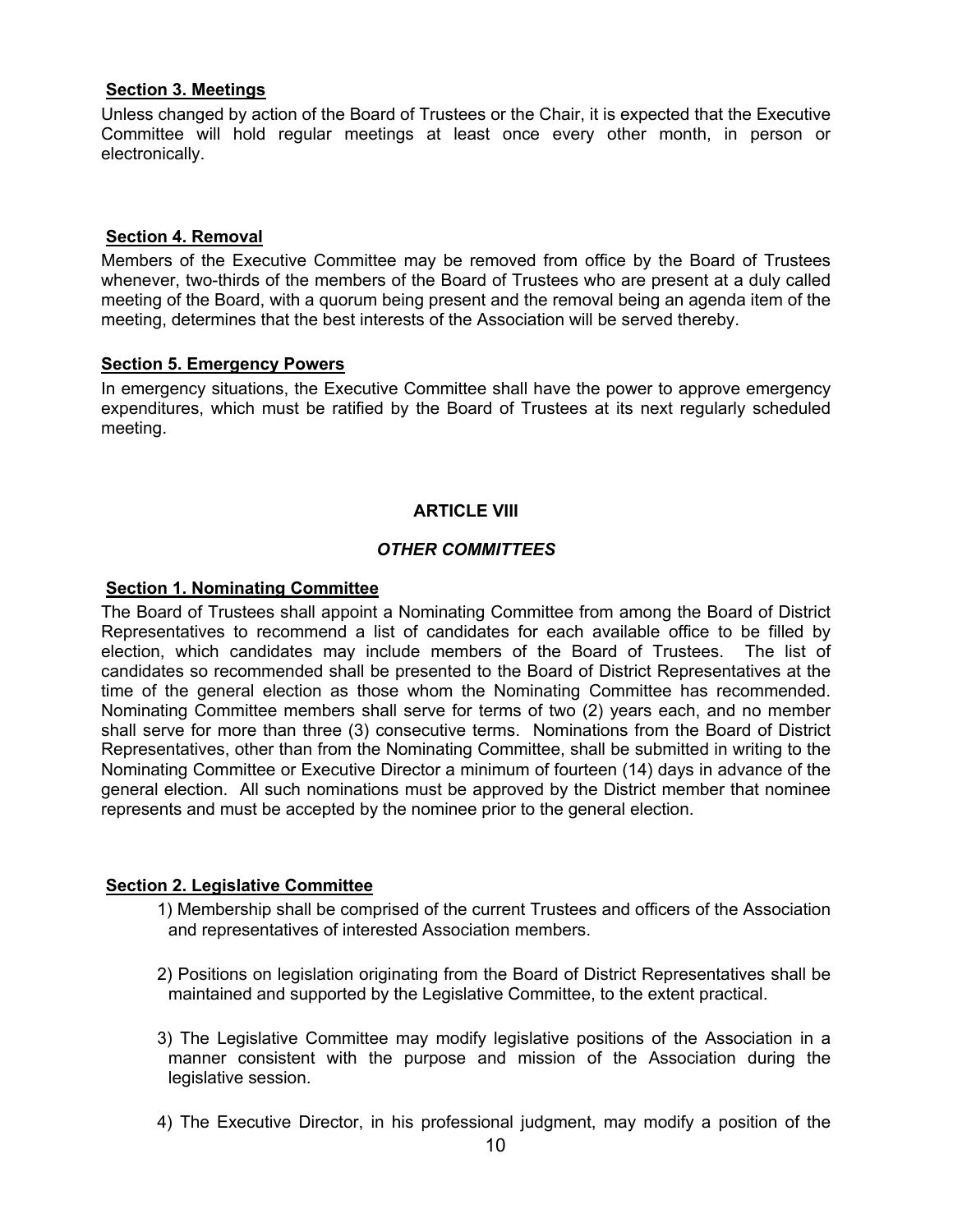Legislative Committee when it is in the best interest of the Association and is dictated by the demands of the legislative process.

- 5) The Executive Director shall report all modifications in legislative positions at the following Legislative Committee meeting.
- 6) The Association will attempt to recognize the position of all Districts, but it is acknowledged that, at times, individual Districts may need to formulate a singular position for their own interests.

### **Section 3. Other Committees**

The Board of Trustees may also appoint such other committees as the Board of Trustees may determine, which shall in each case consist of not fewer than two members of the Board of Trustees and such other committee members as appointed by the Board of Trustees. All committees shall have such powers and perform such duties as shall from time to time be prescribed by the Board of Trustees. The Executive Director shall be an ex officio non-voting member of each committee appointed by the Board of Trustees. A majority of the members of any committee may fix its rules of procedure.

### **ARTICLE IX**

### *CONTRACTS, LOANS, CHECKS AND DEPOSITS*

#### **Section 1. Contracts**

The Board of Trustees may authorize any officer or officers, agent or agents to enter into any contract or execute and deliver any instrument in the name of and on behalf of the Association; and such authority may be general or confined to specific instances.

### **Section 2. Loans**

No loan or advance shall be contracted on behalf of the Association, no negotiable paper or other evidence of its obligation under any loan or advance shall be issued in its name, and no property of the Association shall be mortgaged, pledged, hypothecated or transferred as security for the payment of any loan, advance, indebtedness or liability of the Association unless and except as authorized by the Board of Trustees. Any such authorization may be general or confined to specific instances.

#### **Section 3. Non-Member Services**

The Board of Trustees will provide and maintain a fee schedule for services provided to nonmembers of the Association.

### **Section 4. Deposits**

All funds of the Association not otherwise employed shall be invested or deposited from time to time to the credit of the Association in such instruments or securities, banks, trust companies or other depositories as the Board of Trustees may select, or as may be selected by any officer or agent authorized to do so by the Board of Trustees, and will comply with the State Money Management Act.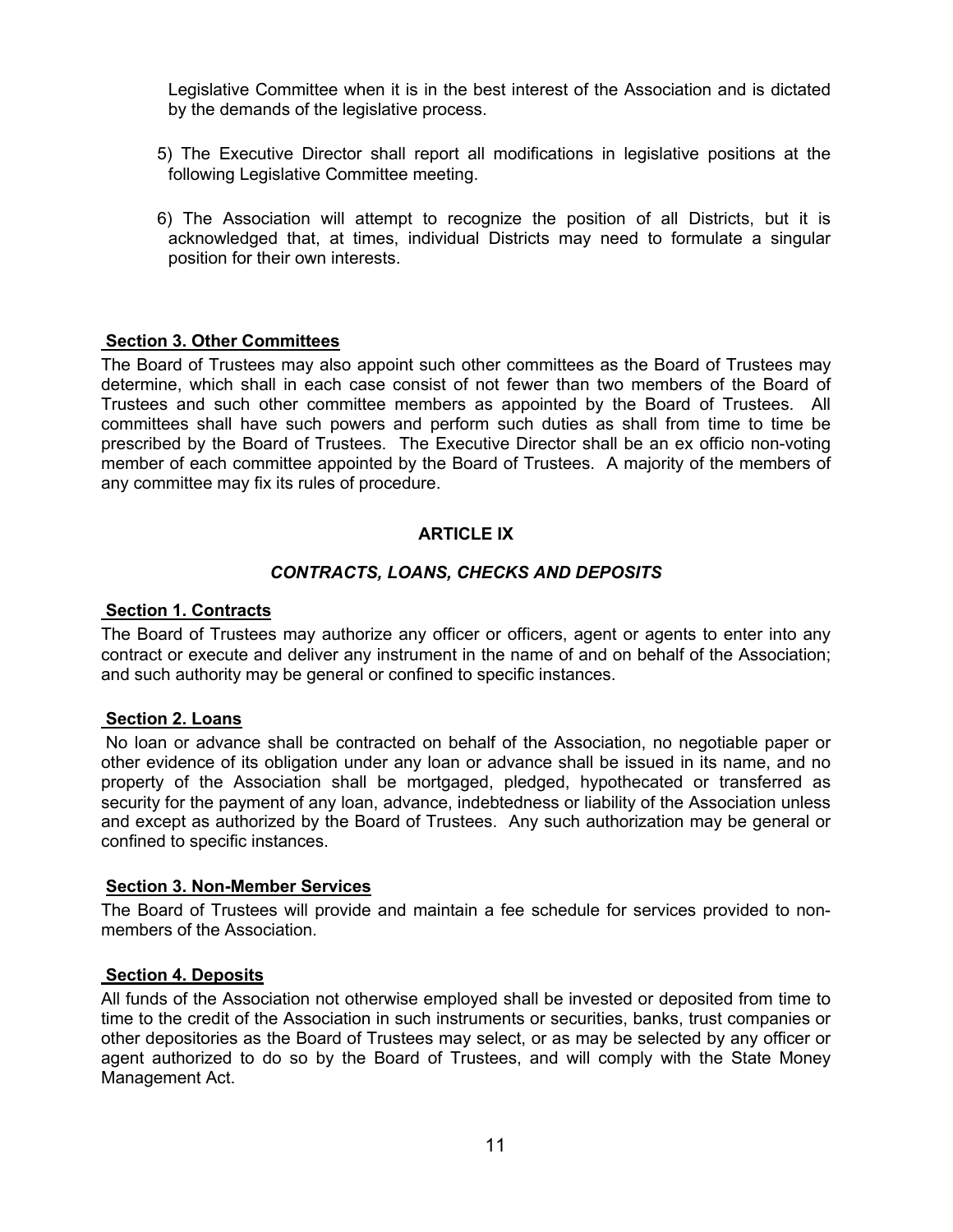# **Section 5. Checks and Drafts**

All notes, drafts, acceptances, checks, endorsements and evidences of indebtedness of the Association, other than transfers to and from the State Treasurer's Public Treasurers' Investment Fund (PTIF), shall be signed by the Treasurer and one other designated check signer. All officers of the Association are designated check signers. Either the Executive Committee or the Board of Trustees may designate additional check signers provided that such designated individuals are members of the Board of Trustees, including ex officio members of the Board. If a check is payable to the Treasurer, it shall be signed by two other designated check signers of the Association. Endorsements for deposit to the credit of the Association in any of its fully authorized depositories shall be made by the Executive Director and reported to the Treasurer.

# **ARTICLE X**

### *INSURANCE*

The Board of Trustees may, in its discretion, direct that the Association purchase and maintain insurance to protect the Association as deemed expedient by the Board and may also direct that the Association purchase and maintain insurance on behalf of any person who is or was a representative, trustee, officer, employee or agent of the Association, or is or was serving at the request of the Association as a representative, trustee, director, officer, employee or agent of another corporation, partnership, joint venture, trust or other enterprise against any liability asserted against and incurred by such person in any such capacity or arising out of such person's status as such.

# **ARTICLE XI**

### *WAIVER OF NOTICE*

Whenever any notice is required to be given to any member of the Board of District Representatives, Board of Trustees or Executive Committee of the Association under the provisions of these Bylaws, or under the provisions of the Articles of Incorporation, or under the provisions of the Utah Revised Nonprofit Corporation Act, to the maximum extend allowed by law, a waiver thereof in writing signed by the person or persons entitled to such notice, whether before or after the time stated therein, shall be deemed equivalent to the giving of such notice. Attendance at any meeting shall constitute a waiver of notice of such meeting, except where attendance is for the express purpose of objecting to the legality of that meeting.

# **ARTICLE XII**

### *AMENDMENTS*

These Bylaws may be altered, amended or repealed or new Bylaws may be adopted by the favorable vote of a majority of those present at any legally constituted meeting of the Board of District Representatives or Board of Trustees for which notice of the intent to amend said Bylaws has been given. Such changes shall be effective on the date determined by the Board of District Representatives or Board of Trustees adopting the same. Any action by the Board of Trustees altering, amending or repealing these Bylaws or adopting new Bylaws must subsequently be ratified by the Board of District Representatives at its next regular or special meeting.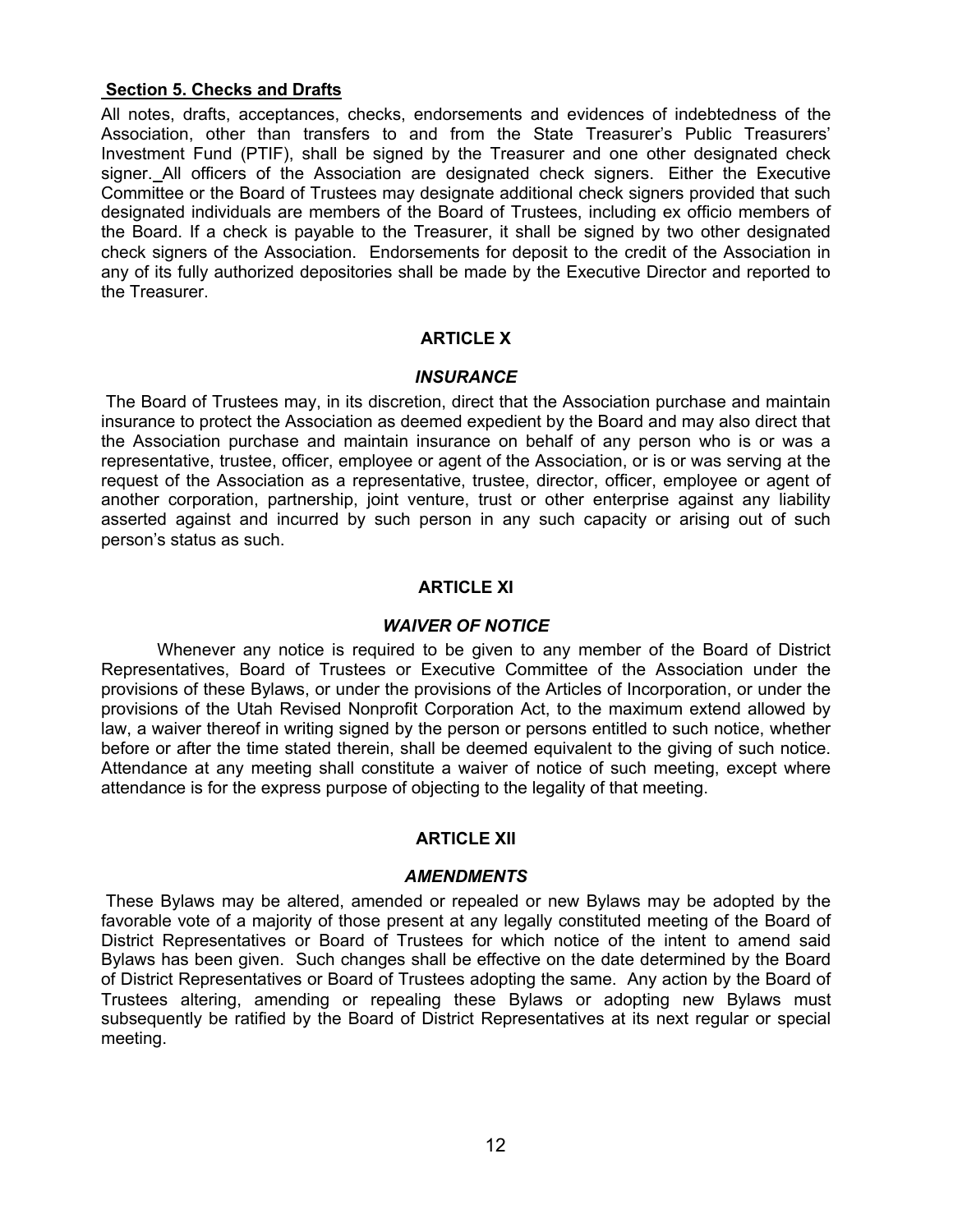# **ARTICLE XIII**

# *FISCAL YEAR*

The fiscal year of the Association shall be the 12-month period ending June 30.

# **ARTICLE XIV**

### *CORPORATE SEAL*

The Association shall have an official seal which shall bear the name of the Association and the state and year of incorporation.

### **ARTICLE XV**

### *INDEMNIFICATION*

### Section1. Indemnification

Excepting only criminal conduct and willful misconduct, no officer or Trustee shall be personally liable for any obligations of the Association or for any duties or obligations arising out of any acts or conduct of said officer or Trustee performed for or on behalf of the Association. The Association shall defend, indemnify and hold harmless such persons and their heirs and administrators who shall serve at any time hereafter as an officer or Trustee of the Association from and against any and all claims, judgments and liabilities to which such persons shall become subject by reason of any action having heretofore or hereafter been taken or omitted to have been taken by such officer or Trustee, and shall reimburse such persons for all legal and other expenses reasonably incurred by such persons in connection with any such claim or liability; provided, however, that no such persons shall be indemnified against or reimbursed for any judgment or expense incurred in connection with any claim or liability arising out of a criminal prosecution or willful misconduct. The rights accruing to such persons under the foregoing provisions of this section shall not exclude any other right to which they may lawfully be entitled, nor shall anything herein constrained restrict the right of the Association to indemnify or reimburse such persons in any proper case, even though not specifically therein provided for. The Association, its Trustees, officers, employees and agents, shall be fully protected in taking any action or making any payment or in refusing so to do in reliance upon the advice of legal counsel.

The indemnification herein provided shall not be deemed exclusive of any other rights to which those seeking indemnification may be entitled under any Bylaw, agreement, vote of members or disinterested Trustees, or otherwise, both as to action in the person's official capacity and as to action in another capacity while holding such office, and shall continue as to a person who has ceased to be a Trustee, officer or employee and shall inure to the benefit of the heirs, executors and administrators of such person.

| DATED this     | dav of | 20                                                                                              |
|----------------|--------|-------------------------------------------------------------------------------------------------|
|                |        | I hereby certify that the foregoing Bylaws were approved by the Board of Trustees of the Utah   |
|                |        | Association of Special Districts at a meeting duly called for that purpose, with due and proper |
| notice, on the | day of | ZU.                                                                                             |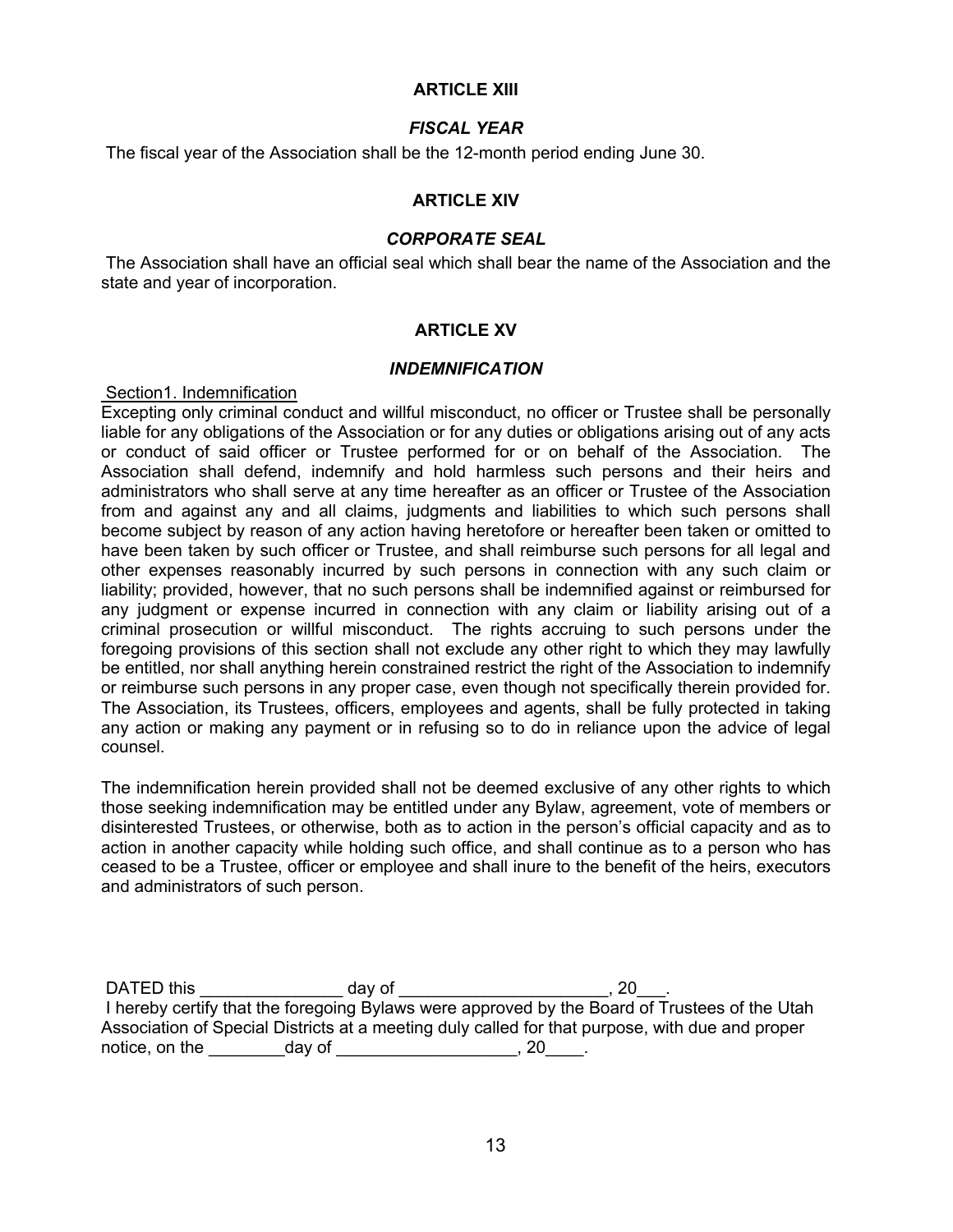**Chair** 

I hereby certify that the foregoing Bylaws were ratified by the Board of District Representatives of the Utah Association of Special Districts at a meeting duly called for that purpose, with due and proper notice, on the  $\qquad \qquad$  day of  $\qquad \qquad$   $\qquad$ , 20  $\qquad$ .

**Chair**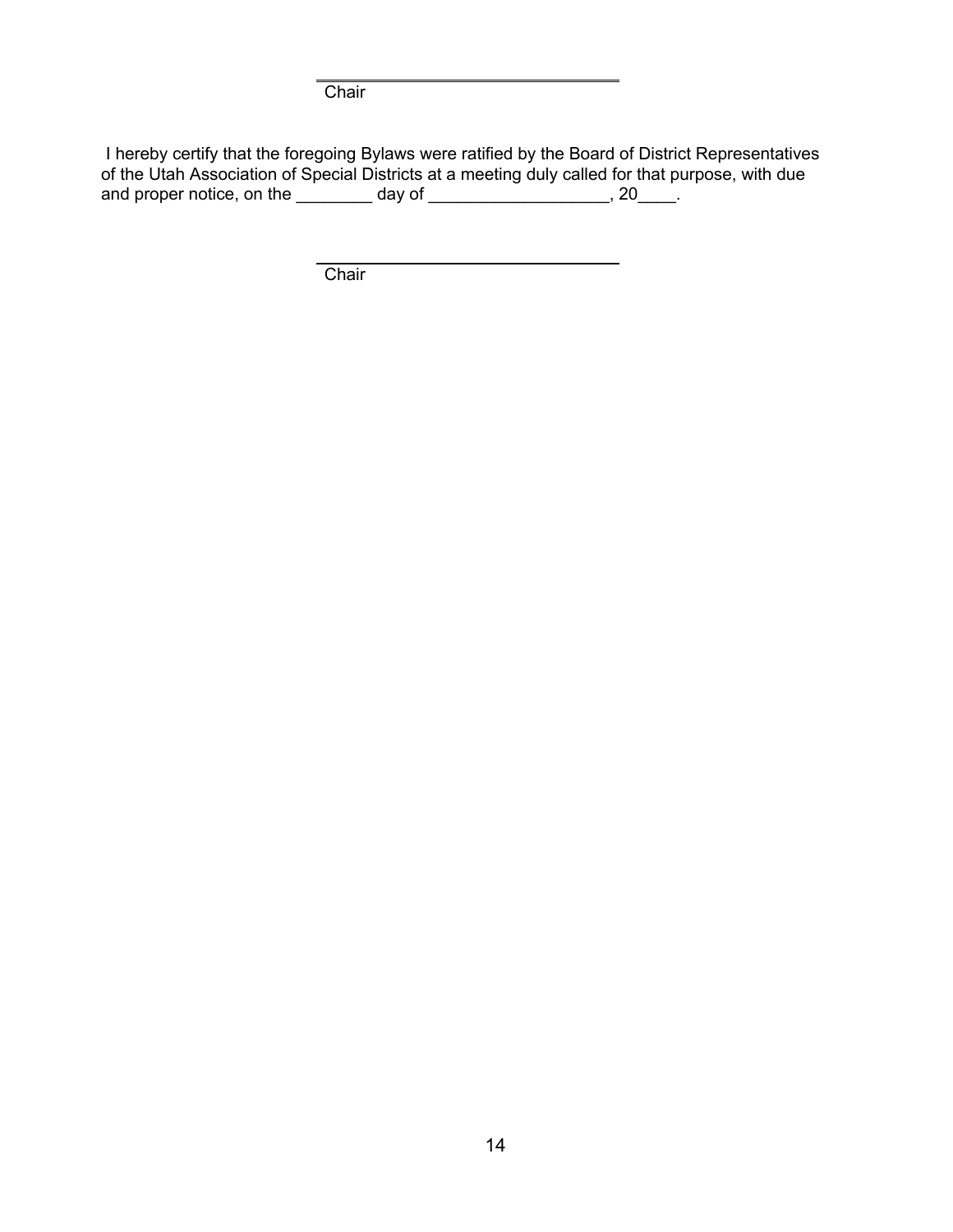# **APPENDIX 1**

# *CODE OF ETHICAL CONDUCT*

**Members of the Association and Members of the Boards of District Representatives and of Trustees pledge to uphold the Association's Code of Ethical Conduct as follows:**

> • To maintain high standards of personal and professional integrity, truthfulness, honesty, and fortitude in all public activities to inspire public confidence and trust in Districts as units of local government.

> • To accept responsibility for and to generate and carefully nurture respect for the truth, for fair dealing with others, for sensitivity to rights and responsibilities of citizens, and for the good of all Districts as units of local government.

> • To be responsible for performance and to never compromise honesty and integrity for advancement, honors or personal gain.

> • To be discreet and respectful of proper authority and our elected or appointed leaders and to be sensitive to the expectations and values of the public we serve.

> • To avoid any interest or activity which is, or appears to be in conflict with the conduct of official duties.

> • To ensure that, in every instance, operations are conducted in accordance with applicable laws and regulations governing Districts.

> • To use only legal and ethical means when seeking to influence legislation or regulations and to issue no false or misleading statements to legislators or to the public.

> • To utilize every opportunity to improve public awareness and understanding of Districts and their role in providing essential public services.

> • To refrain from the dissemination of any malicious information concerning individuals, other associations and organizations and their members, public entities or units of local government.